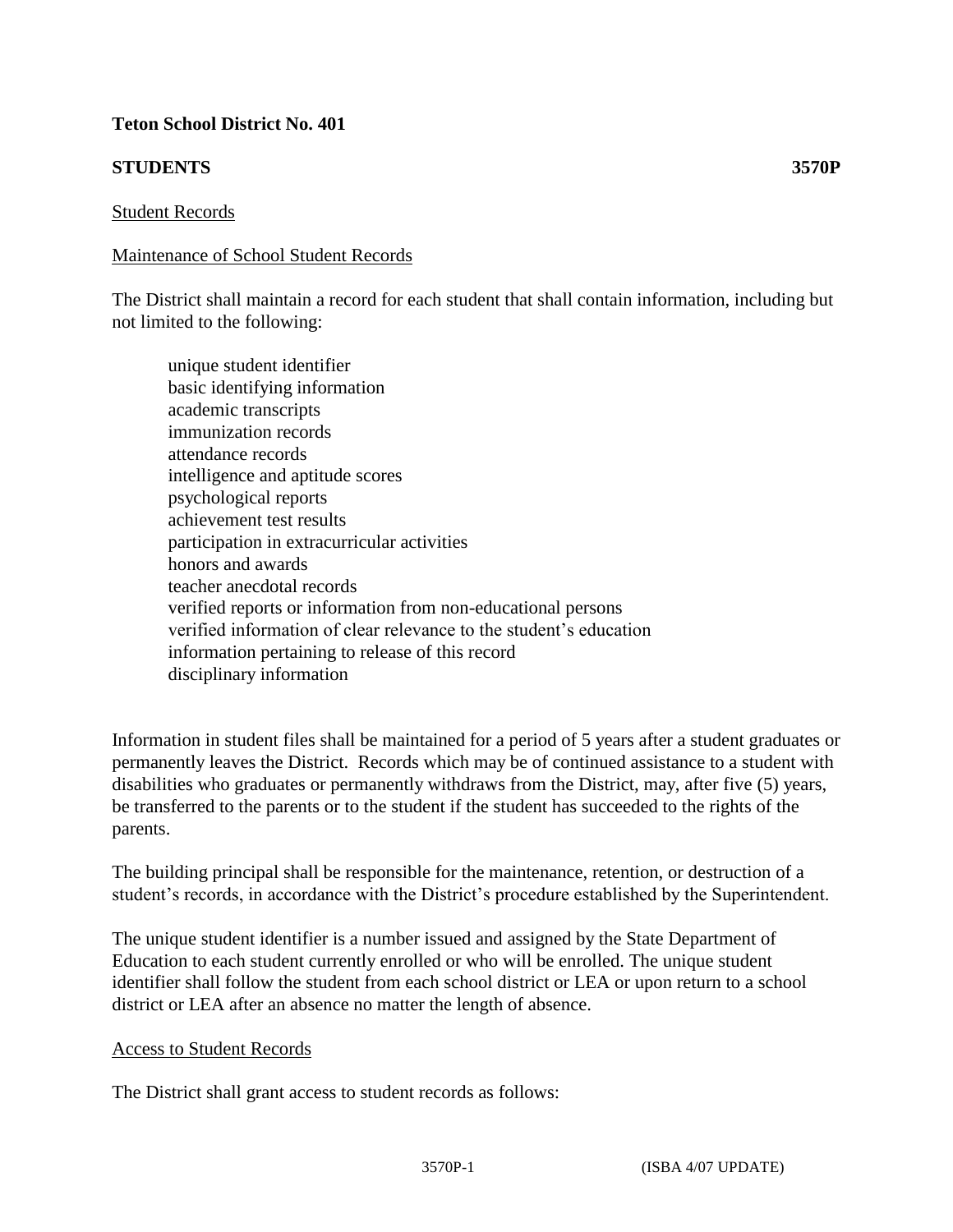- 1. The District or any District employee shall not release, disclose, or grant access to information found in any student record except under the conditions set forth in this document.
- 2. The parents of a student under eighteen (18) years of age shall be entitled to inspect and copy information in the child's school records. Such requests shall be made in writing and directed to the records custodian. Access to the records shall be granted within fifteen (15) days of the District's receipt of such a request.

Where the parents are divorced or separated, both shall be permitted to inspect and copy the student's school records unless a court order indicates otherwise. The District shall send copies of the following to both parents at either one's request, unless a court order indicates otherwise:

- a. Academic progress reports or records;
- b. Health reports;
- c. Notices of parent-teacher conferences;
- d. School calendars distributed to parents/guardians; and
- e. Notices about open houses and other major school events, including pupil-parent interaction.

When the student reaches eighteen (18) years of age, graduates from high school, marries, or enters military service, all rights and privileges accorded to the parent become exclusively those of the student.

Access shall not be granted to the parent or the student to confidential letters and recommendations concerning the admission to a post-secondary educational institution, applications for employment, or the receipt of an honor or award, if the student has waived his or her right of access, after being advised of his or her right to obtain the names of all persons making such confidential letters or statements.

- 3. The District may grant access to, or release information from, student records to employees of officials of the District or the Idaho State Board of Education, provided a current, demonstrable, educational or administrative need is shown, without parental consent or notification. Access in such cases shall be limited to the satisfaction of that need.
- 4. The District may grant access to, or release information from, student records without parental consent or notification to any person, for the purpose of research, statistical reporting, or planning, provided that no student or parent can be identified from the information released, and the person to whom the information is released signs an affidavit agreeing to comply with all applicable statutes and rules pertaining to school student records.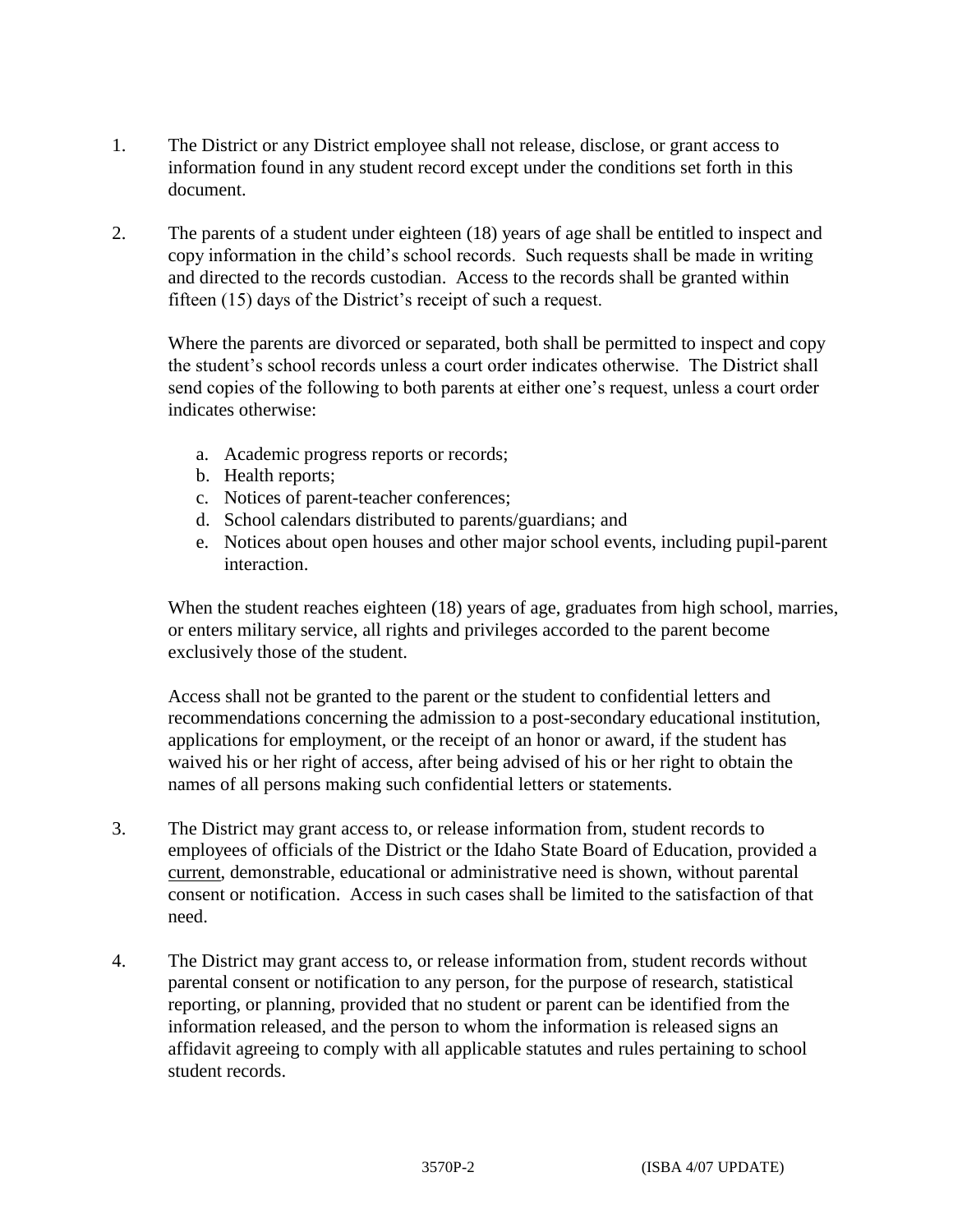- 5. The District shall grant access to or release information from a student's records pursuant to a court order, provided that the parent shall be given prompt written notice, upon receipt of such order, of its terms, the nature and substance of the information proposed to be released, and an opportunity to inspect and copy such records and to challenge their contents.
- 6. The District shall grant access to or release information from any student record as specifically required by federal or state statute.
- 7. The District shall grant access to or release information from student records to any person possessing a written, dated consent, signed by the parent or eligible student with particularity as to whom the records may be released, the information or record to be released, and the reason for the release. One (1) copy of the consent form will be kept in the records, and one (1) copy shall be mailed to the parent or eligible student by the Superintendent. Whenever the District requests the consent to release certain records, the records custodian shall inform the parent or eligible student of the right to limit such consent to specific portions of information in the records.
- 8. The District may release student records to the Superintendent or an official with similar responsibilities in a school in which the student has enrolled or intends to enroll, upon written request from such official.
- 9. Prior to the release of any records or information under items 5, 6, 7, and 8 above, the District shall provide prompt written notice to the parents or eligible student of this intended action. This notification shall include a statement concerning the nature and substance of the records to be released and the right to inspect, copy, and challenge the contents.
- 10. The District may release student records or information in connection with an emergency, without parental consent, if the knowledge of such information is necessary to protect the health or safety of the student or other persons. The records custodian shall make this decision taking into consideration the nature of the emergency, the seriousness of the threat to the health and safety of the student or other persons, the need for such records to meet the emergency, and whether the persons to whom such records are released are in a position to deal with the emergency. The District shall notify the parents or eligible student as soon as possible of the information released, the date of the release, the person, agency or organization to whom the release was made, and the purpose of the release.
- 11. The District may disclose, without parental consent, student records or information to the youth court and law enforcement authorities pertaining to violations of the Idaho Youth Court Act or criminal laws by the student.
- 12. The District will comply with an *ex parte* order requiring it to permit the U.S. Attorney General or designee to have access to a student's school records without notice to or consent of the student's parent(s)/guardian(s).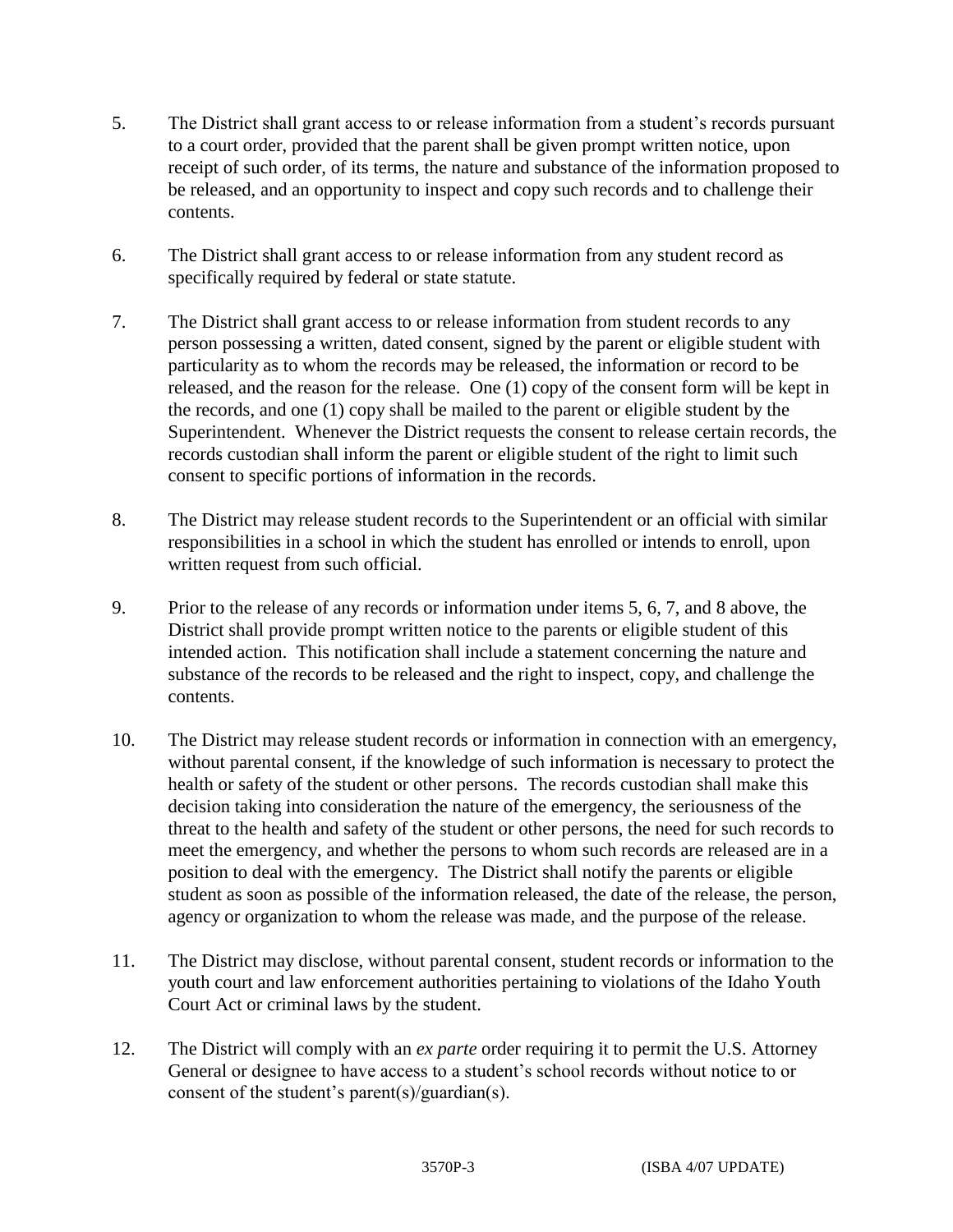- 13. The District charges a nominal fee for copying information in the student's records. No parent or student shall be precluded from copying information because of financial hardship.
- 14. A record of all releases of information from student records (including all instances of access granted, whether or not records were copied) shall be kept and maintained as part of such records. This record shall be maintained for the life of the student record and shall be accessible only to the parent or eligible student, records custodian, or other person. The record of release shall include:
	- a. Information released or made accessible.
	- b. The name and signature of the records custodian.
	- c. The name and position of the person obtaining the release or access.
	- d. The date of the release or grant of access.
	- e. A copy of any consent to such release.

# Directory Information

The District may release certain directory information regarding students, except that parents may prohibit such a release. Directory information shall be limited to:

name address gender grade level birth date and place parents'/guardians' names and addresses academic awards, degrees, and honors information in relation to school-sponsored activities, organizations, and athletics major field of study period of attendance in school

The notification to parents and students concerning school records will inform them of their right to object to the release of directory information.

# Military Recruiters/Institutions of Higher Education

Pursuant to federal law, the District is required to release the names, addresses, and telephone numbers of all high school students to military recruiters and institutions of higher education upon request. The notification to parents and students concerning school records will inform them of their right to object to the release of this information.

# Student Record Challenges